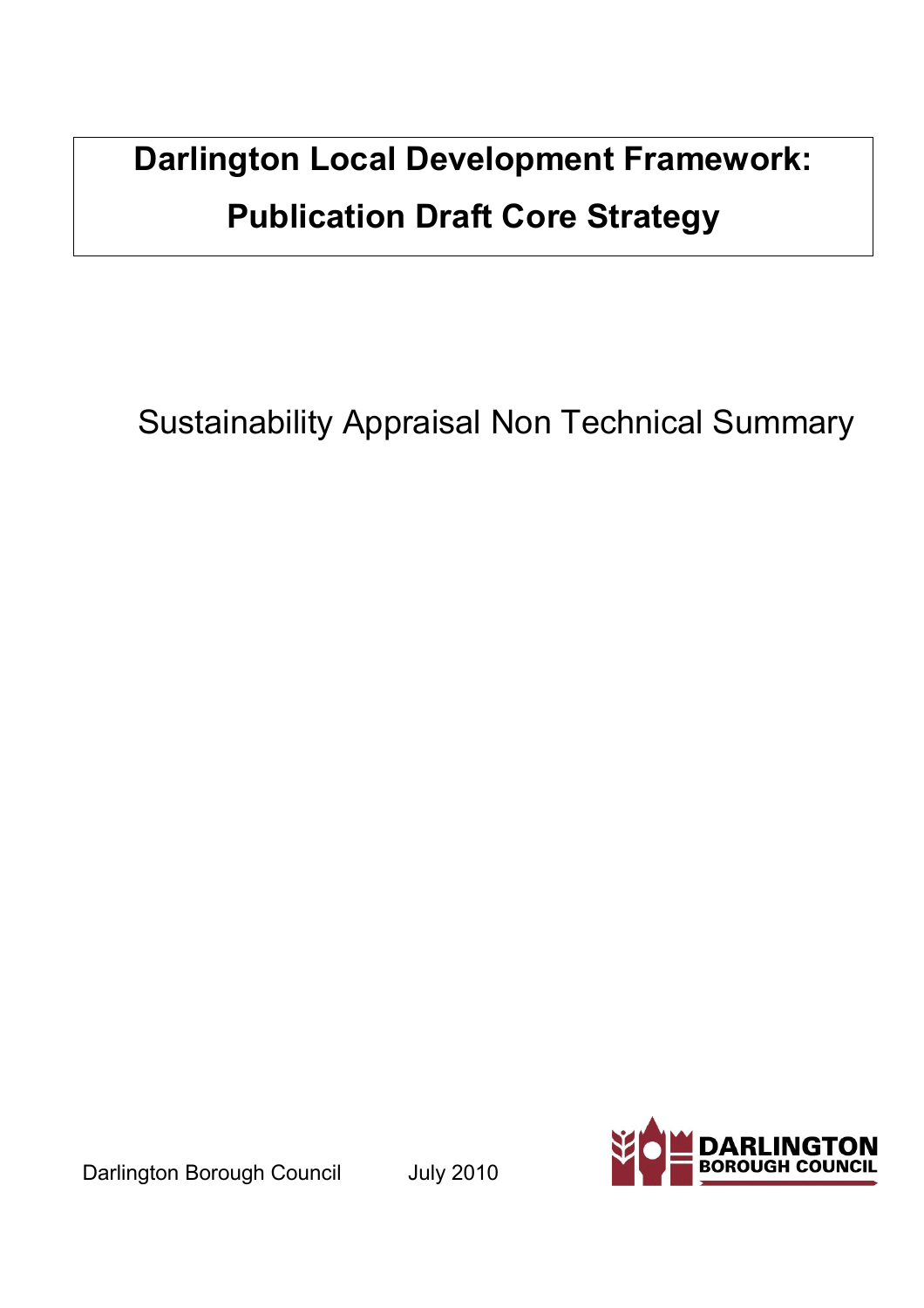Planning and Economic Strategy Manager Chief Executive's Department (Regeneration) Darlington Borough Council Town Hall **Darlington** DL1 5QT

Tel: (01325) 388644 Fax: (01325) 388616

Email: planning.policy@darlington.gov.uk Website: www.darlington.gov.uk

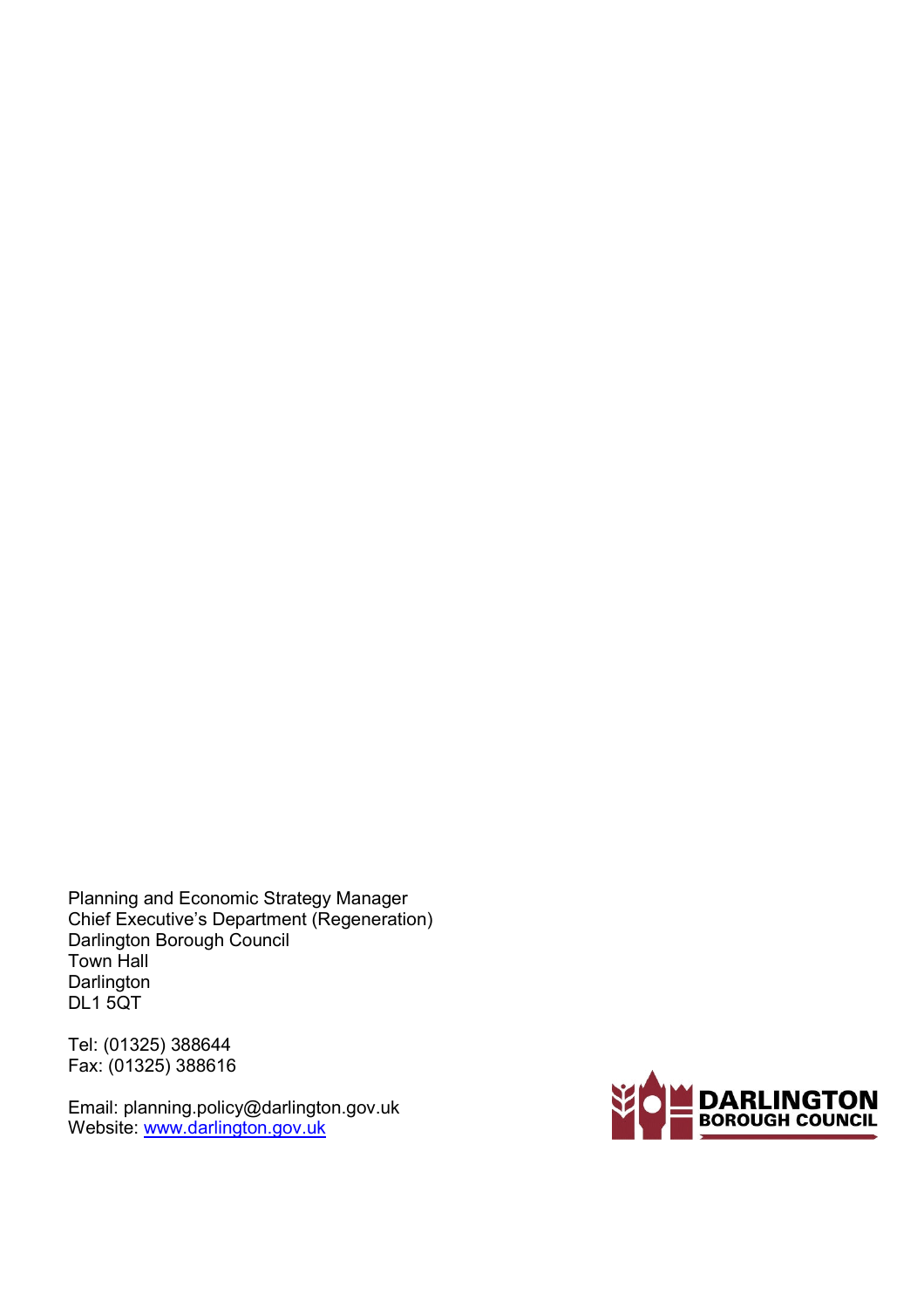### **Overview**

This document is the non-technical summary of the Sustainability Appraisal of the Core Strategy: Publication Draft Development Plan Document (DPD). This non-technical summary sets out the background and the approach used to undertake the SA, along with the conclusions and recommendations emerging from this process.

### Background to Darlington's Publication Draft Core Strategy DPD

The Planning and Compulsory Purchase Act (2004) came into force in September 2004 and introduced significant changes to the planning system. The Act introduced the concept of Local Development Frameworks (LDF's) to replace the previous Local Plan system. LDF's consist of a series of local development documents that set out the spatial planning policies for a defined area. The Planning and Compulsory Purchase Act 2004 also set out for the first time the formal requirement that the LDF will need to contribute to the achievement of sustainable development

As part of the requirement to contribute to the achievement of sustainable development the LDF will need to be closely aligned with, and deliver the spatial elements of, Darlington's Sustainable Community Strategy: 'One Darlington: Perfectly Placed'.

Darlington Borough Council's Local Development Documents will comprise:

- Core Strategy Development Plan Document (DPD)
- Accommodating Growth DPD
- Town Centre Fringe Area Action Plan DPD
- Design of New Development SPD
- Planning Obligations SPD
- Tees Valley Minerals and Waste Core Strategy DPD
- Tees Valley Minerals and Waste Site Allocations DPD

The Core Strategy is the most important document in the LDF, as it sets out the strategic framework for planning policy and future development in the Borough. Work began on the preparation of the Core Strategy in 2005 when Darlington Borough Council produced the Core Strategy: Issues and Options Report for preliminary community and stakeholder consultation. It set out the initial policy options for the emerging Core Strategy.

The results of this consultation fed into the preparation of the Core Strategy: Preferred Options 2005 report, which was consulted upon between October-December 2005. A Sustainability Report, setting out the outcomes of the sustainability appraisal of the Core Strategy: Preferred Options 2005 was published for consultation at the same time.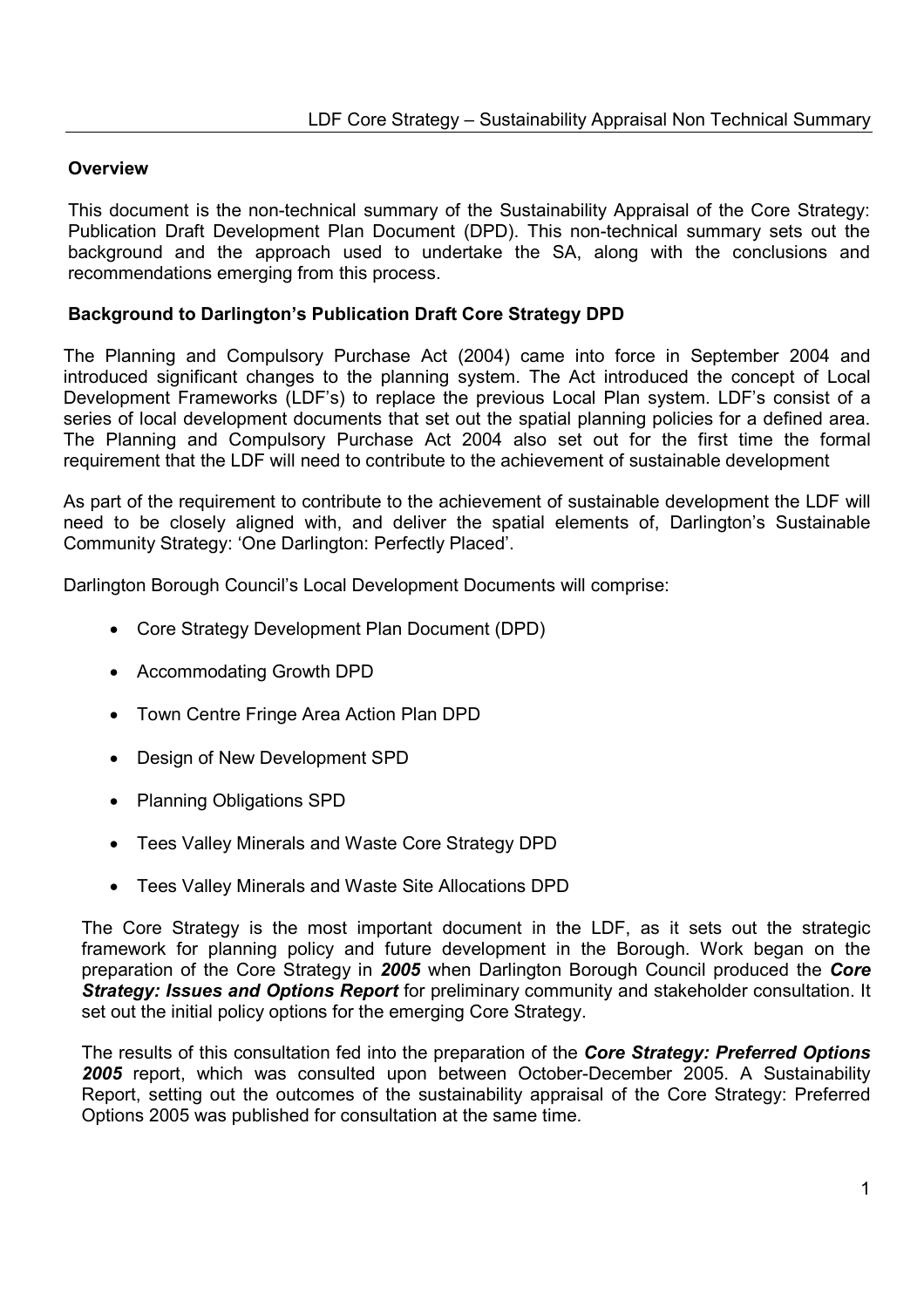On account of changes to the Regional Spatial Strategy (RSS), Darlington's Sustainable Community Strategy, other significant changes in national policy including new Government statements (particularly on housing and climate change) and changes to other local strategies, Darlington Borough Council took the important decision to comprehensively review and revise the Core Strategy. This led to the production of the **Core Strategy: Issues and Options 2008** which was based on these new and emerging plans and strategies and took into account the comments made by the public and stakeholders on the original Core Strategy documents.

The Core Strategy: Issues and Options 2008 were consulted upon in January 2008 and the results of this consultation, along with the recommendations of the sustainability appraisal which was undertaken to assess the sustainability of the Issues and Options, fed into the preparation of the Core Strategy Preferred Options 2008 which was consulted upon in October 2008.

Following consultation responses and the publication of further supporting studies and evidence the Core Strategy Preferred Options 2008 and some of the supporting Issues and Options were revised into the Core Strategy: Revised Preferred Options 2010. Another sustainability appraisal was prepared to accompany this document. These documents were consulted on in January and February 2010. On the basis of that consultation (and new evidence), the current Core Strategy Publication Draft was prepared, along with a revised sustainability appraisal- of which this is the summary.

The Core Strategy contains the following vision:

'By 2026 Darlington will be a more sustainable community, where a real step change has been achieved in enhancing the quality of life and local environment, and expanding local opportunities for work and for sustainable travel. Those who live in, work in or visit the Borough will enjoy the opportunities and vibrant life of an ambitious city, but within the fabric of a friendly, historic market town with a distinctive atmosphere and against the backcloth of surrounding attractive countryside and villages'

#### What Does Sustainability Appraisal Involve?

The first stage of the SA involved a review of other plans and policies of relevance to the Core Strategy, the collection of baseline information, the identification of key issues and the development of the SA framework. The outcome of this process was summarised in a Scoping Report which sets out 18 SA objectives to be used in assessing the Core Strategy. This SA framework has been agreed with the statutory bodies (Natural England, English Heritage and the Environment Agency) following five weeks of consultation.

The second stage of the SA involved an appraisal of the Core Strategy objectives and options using the agreed SA framework. Initially, an appraisal of the strategic options detailed within the Issues and Options report and arising from new supporting evidence was undertaken. SA recommended which options should be taken forward and developed into preferred options.

Appraisal of the revised preferred options against the SA framework then followed. This allowed the identification of negative and positive effects. As a result of SA mitigation measures were recommended as were changes to some of the policies to bring them more into line with the goals of sustainable development.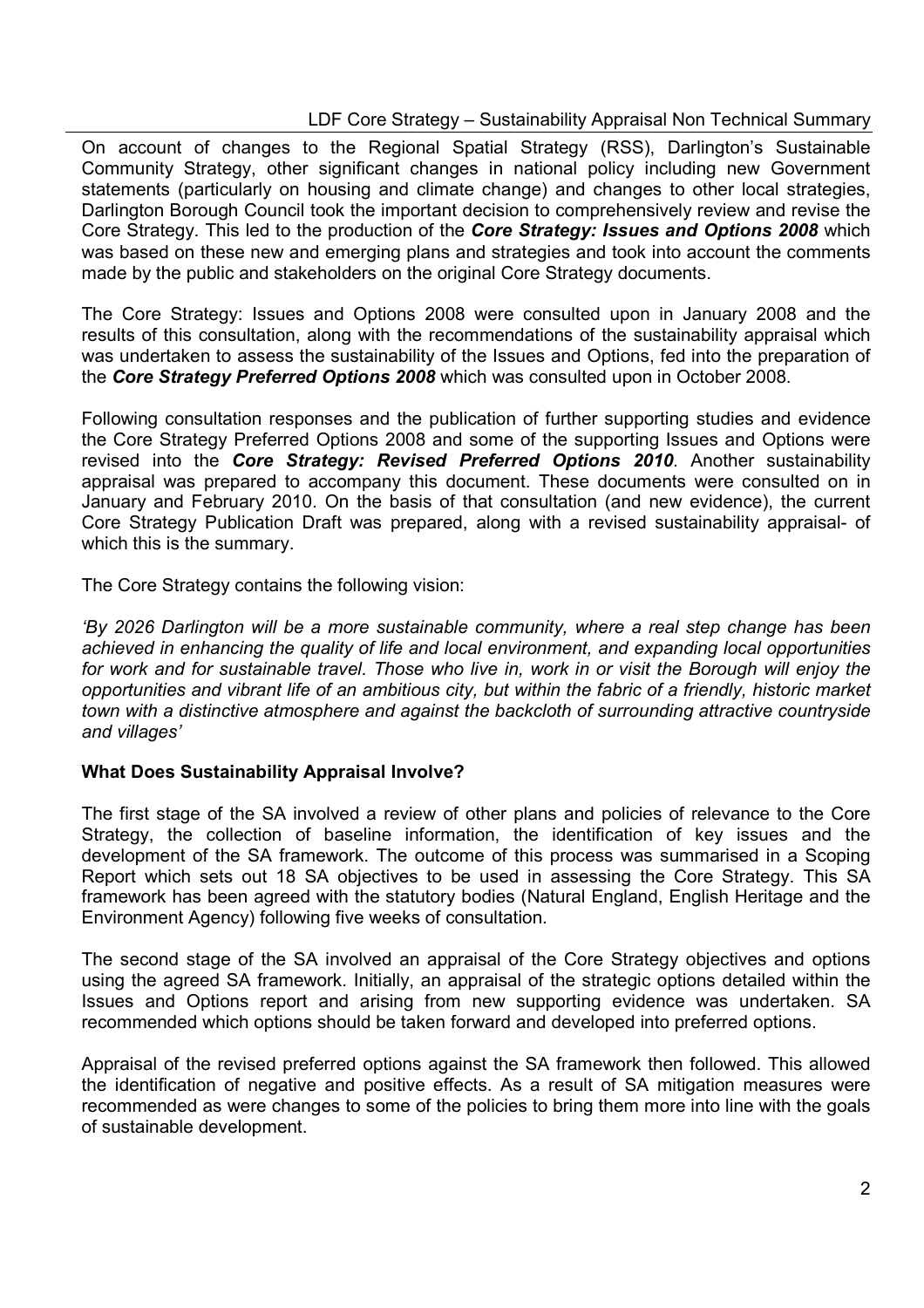Changes to the Core Strategy document following the Revised Preferred Options consultation meant the Sustainability Appraisal had to be updated for July 2010, with the effects of the changes assessed.

The SA was undertaken with regard to guidance produced by the former Office of the Deputy Prime Minister on undertaking SA combined with Strategic Environmental Assessment (SEA)

#### What were the outcomes of the Sustainability Appraisal?

Generally the Core Strategy DPD policies are considered to contribute positively towards creating a more sustainable Borough. Policies are supportive of; reducing the need to travel through the prioritisation of sustainable locations ensuring design of developments contributes to the character of the Borough and reduces operational impact on climate change and other environmental receptors, meeting the needs of residents whilst strengthening the Borough's economic role and contribution to the sub region and beyond.

Collectively, the policies scored particularly positively in terms of:

- Attracting new residents to the Borough whilst making provision for existing residents
- Reducing inequalities
- Enhancing community identity and engagement
- Providing a safer and healthier Borough
- Reducing the ecological footprint
- Preparing the Borough for climate change and reducing greenhouse gas emissions
- Making the best use of land and soil resources
- Increasing employment levels and access to sustainable and high quality employment opportunities

Where negative effects have been identified, a combination of mitigation measures that included compliance with other policies in the Core Strategy has been recommended. The SA also recommended changes to a number of the policies to mitigate for negative effects or increase the positive effects of the revised policies. The suggested changes to policy wording have been incorporated into the publication draft version of the DPD.

The recommendations arising from the SA of the Core Strategy are summarised in the following table, amended to reflect changes to the Sustainability Appraisal prior to the Publication Draft.

| <b>Policy</b>                         | <b>Recommendation</b><br><b>Appraisal Outcome</b>                                                                                                                                                                                                                                                                                                                                     |                                                                                                                                                          |
|---------------------------------------|---------------------------------------------------------------------------------------------------------------------------------------------------------------------------------------------------------------------------------------------------------------------------------------------------------------------------------------------------------------------------------------|----------------------------------------------------------------------------------------------------------------------------------------------------------|
| CS1: Darlington's<br>Sub-regional and | CS1 was assessed as having a<br>number of positive effects, particularly in                                                                                                                                                                                                                                                                                                           | To mitigate against high levels of<br>in-commuting by car, sub regional and                                                                              |
| <b>Locational Strategy</b>            | relation to achieving economic growth and<br>increasing employment levels in the<br>Borough. By encouraging new<br>development in the Borough it will help to<br>strengthen Darlington's role as a sub-<br>regional centre and key location in the<br>Tees Valley City Region. By protecting<br>strategic gaps it will help maintain the<br>identity of individual settlements in the | regional public transport schemes such as the<br>Tees Metro will need to be developed. The<br>frequency of bus service may also need to be<br>increased. |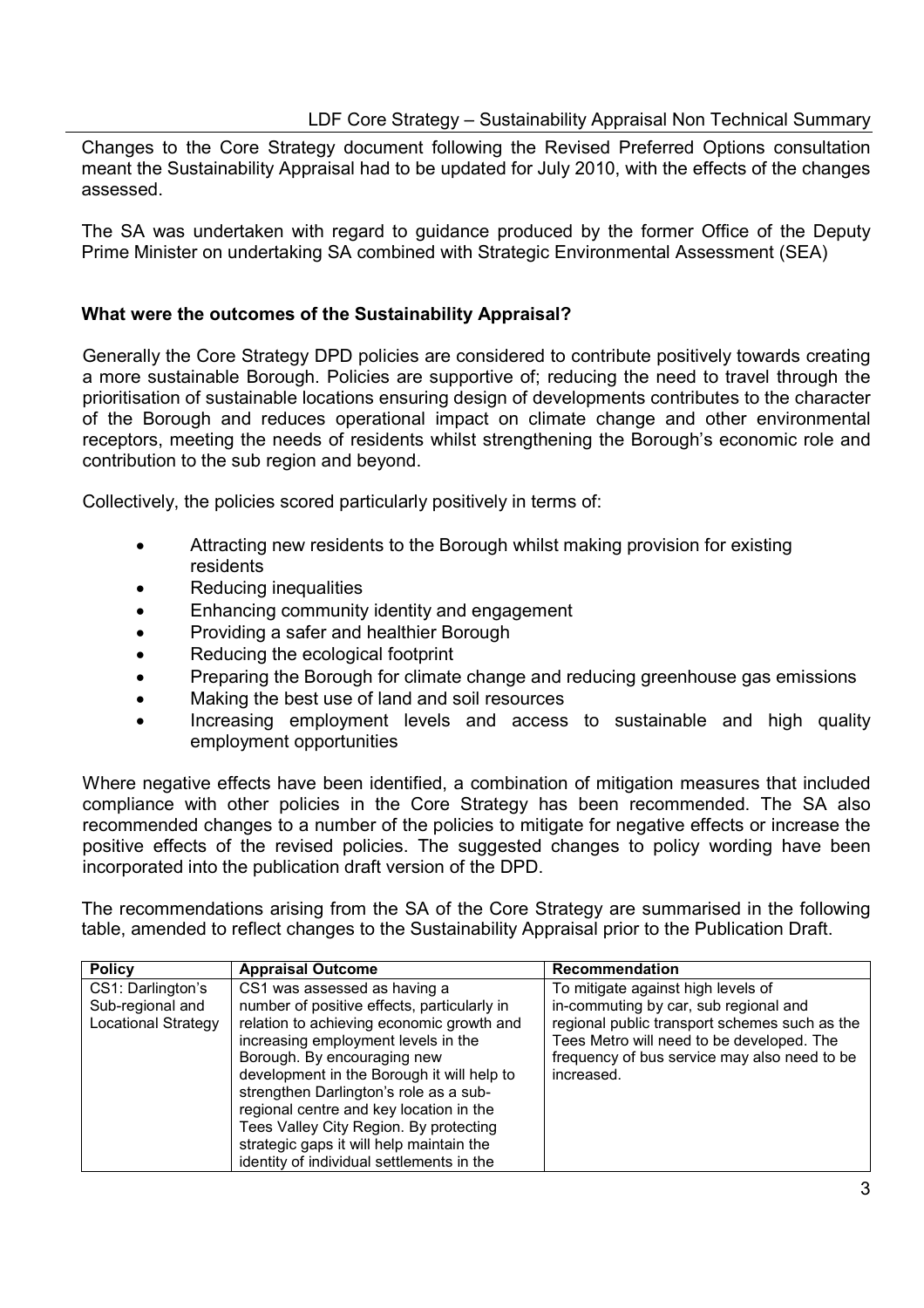|                                                       | Borough.                                                                                                                                                                                                                                                                                                                                                                                                                                                                                                                                                                                                                                                                                                                                                                                                                                                                                                           |                                                                                                                                                                                                                                                                 |
|-------------------------------------------------------|--------------------------------------------------------------------------------------------------------------------------------------------------------------------------------------------------------------------------------------------------------------------------------------------------------------------------------------------------------------------------------------------------------------------------------------------------------------------------------------------------------------------------------------------------------------------------------------------------------------------------------------------------------------------------------------------------------------------------------------------------------------------------------------------------------------------------------------------------------------------------------------------------------------------|-----------------------------------------------------------------------------------------------------------------------------------------------------------------------------------------------------------------------------------------------------------------|
|                                                       | However, Policy CS1 also gave rise to<br>potential for negative effects. Attraction of<br>residents from outside the Borough would<br>increase competition for affordable housing<br>and increased in commuting from the<br>region and sub region could impact on road<br>related safety. Increased in commuting<br>would also impact on greenhouse gas<br>emissions and could lead to a decline in air<br>quality if mitigation measures are not put in<br>place.                                                                                                                                                                                                                                                                                                                                                                                                                                                 |                                                                                                                                                                                                                                                                 |
| CS2: Achieving<br>High Quality,<br>Sustainable Design | This policy scored positively against the<br>majority of sustainability objectives.<br>Negative effects pertained to:<br>Incorporating safety, security and<br>environmental measures into new<br>development may increase the costs of<br>new housing and impact on overall<br>affordability and the level of design<br>assessments required may discourage<br>smaller developers from investing in the<br>town.                                                                                                                                                                                                                                                                                                                                                                                                                                                                                                  | To help ensure that developers are<br>not put off by the quality of design that<br>this policy is advocating<br>pre-application and planning<br>application discussions should be<br>positively encouraged                                                      |
| CS3 Promoting<br>Renewable Energy                     | This policy was found to have a<br>mixture of positive, uncertain,<br>no significant effects and effects that could<br>be positive or negative<br>depending on implementation.<br>Positive effects were broadly in<br>relation to reducing greenhouse gas<br>emissions, reducing fuel costs and<br>providing opportunities for potential<br>growth of the green technologies<br>sector within the Borough.<br>The effects that are dependent on<br>implementation related to whether:<br>communities would be consulted and<br>engaged regarding the location of<br>renewable energy schemes<br>Air quality controls would be<br>incorporated into biomass schemes<br>Whether the additional cost of<br>installation of renewable energy to the<br>developer would be passed on to the<br>house buyer<br>The proximity of schemes to residents<br>and the potential health implications<br>of noise, vibration etc | The health impacts of any renewable energy<br>scheme should be fully assessed prior to<br>installation.<br>Biomass heating schemes should include<br>appropriate emissions controls.<br>CHP schemes should not lead to increased<br>consumption of natural gas. |
| CS4 Developer<br>Contributions                        | On appraisal this policy scored positively<br>against the majority of sustainability                                                                                                                                                                                                                                                                                                                                                                                                                                                                                                                                                                                                                                                                                                                                                                                                                               | No changes or mitigation measures are<br>recommended                                                                                                                                                                                                            |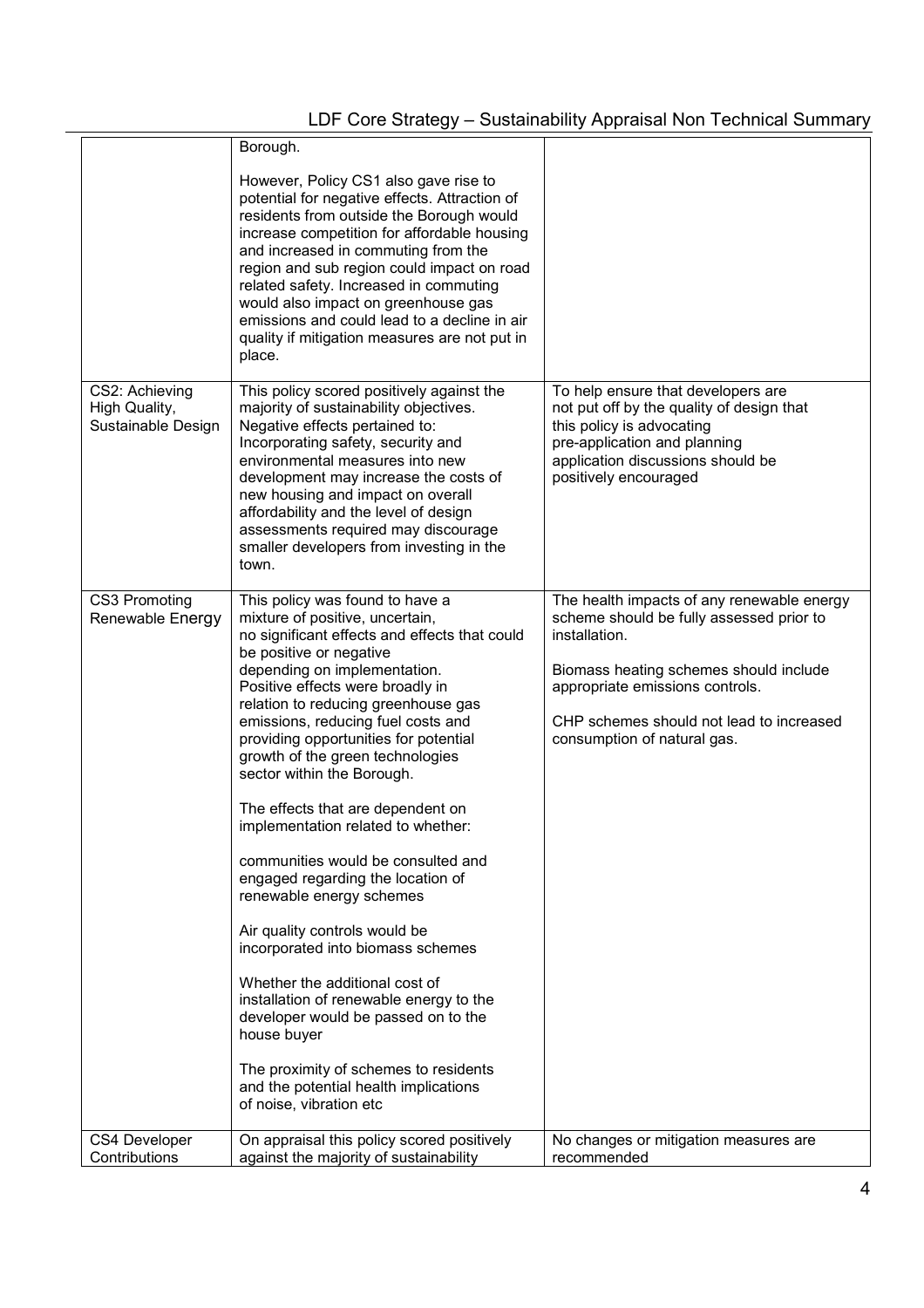|                                                 | objectives. Where the policy did not score<br>positively it was scored as having no<br>significant effects. The policy scored<br>particularly positively against sustainability<br>objectives relating to education, housing<br>and transport.                         |                                                                                                                                                                                                                                                      |
|-------------------------------------------------|------------------------------------------------------------------------------------------------------------------------------------------------------------------------------------------------------------------------------------------------------------------------|------------------------------------------------------------------------------------------------------------------------------------------------------------------------------------------------------------------------------------------------------|
| CS5 Supporting the<br>Local Economy             | The policy scored particularly positively<br>against the sustainability objective relating<br>to education. Additional employment in the<br>Borough is likely to lead to more<br>opportunities for apprenticeships and<br>access to qualifications and skills.         | New employment sites to be designed to<br>'secured by design' principles and impact on<br>roads to be understood and potentially<br>mitigated through highways improvements.<br>Businesses to be encouraged to adopt travel<br>plans                 |
|                                                 | The policy scored negatively in relation to<br>enhancing community identity as this policy<br>does not address employment in the<br>villages and countryside so may hinder<br>proposals for diversification which could<br>result in an out-migration from rural areas | Design of new development to be energy<br>efficient and to contribute to the landscape<br>and potential industrial heritage settings. In<br>some cases landscaping and screening may<br>be required<br>Expansion of industrial sector and airport to |
|                                                 |                                                                                                                                                                                                                                                                        | incorporate the appropriate air quality                                                                                                                                                                                                              |
| CS6 Vibrant<br>Cultural and<br>Tourism<br>Offer | On appraisal this policy was found to have<br>very positive effects and some negative<br>effects against the sustainability objectives.<br>Key positive effects related to:                                                                                            | emission controls<br>The LDF will need to set a target number for<br>the numbers of affordable housing units that<br>should be provided/year                                                                                                         |
|                                                 | attracting new residents to the Borough<br>and enhancing facilities for existing<br>residents<br>Improving access to and understanding of                                                                                                                              | An increase in traffic to the Borough will need<br>to be mitigated through strong promotion and<br>marketing of public transport options. In some<br>cases it may be required to enhance the<br>frequency of bus services to more rural<br>locations |
|                                                 | heritage assets<br>Improving engagement in cultural activities<br>and;                                                                                                                                                                                                 | Tourism related attractions and hotels will<br>need to incorporate water conservation<br>measures and pollution control measures in<br>their design                                                                                                  |
|                                                 | Supporting growth in the tourism and<br>cultural sectors, especially in areas<br>accessible by sustainable transport.<br>Key negative effects pertained to:                                                                                                            | Local nature reserves will need to be well<br>managed with well defined paths to reduce<br>disturbance to species and damage to<br>habitats from visitors                                                                                            |
|                                                 | Increased pressure on the housing market                                                                                                                                                                                                                               | Tourism attractions and hotels should                                                                                                                                                                                                                |
|                                                 | making housing less affordable.                                                                                                                                                                                                                                        | incorporate recycled materials in construction<br>and put site waste management plans into                                                                                                                                                           |
|                                                 | Increased in commuting and volumes of<br>traffic in the countryside. This will increase<br>greenhouse gas emissions and impact on<br>air quality                                                                                                                       | practice                                                                                                                                                                                                                                             |
|                                                 | Deletion of a 'strategic tourism opportunity'<br>site at the A68/A1(M) junction from this<br>policy very much improved its sustainability<br>rating.                                                                                                                   |                                                                                                                                                                                                                                                      |
| CS7 The Town<br>Centre                          | Key positive effects related to:<br>Attracting new residents to the Borough<br>through new jobs, services, leisure and<br>retail opportunities in the town centre                                                                                                      | Physical housing or contribution towards new<br>housing in the town centre could be requested<br>as part of any major retail scheme                                                                                                                  |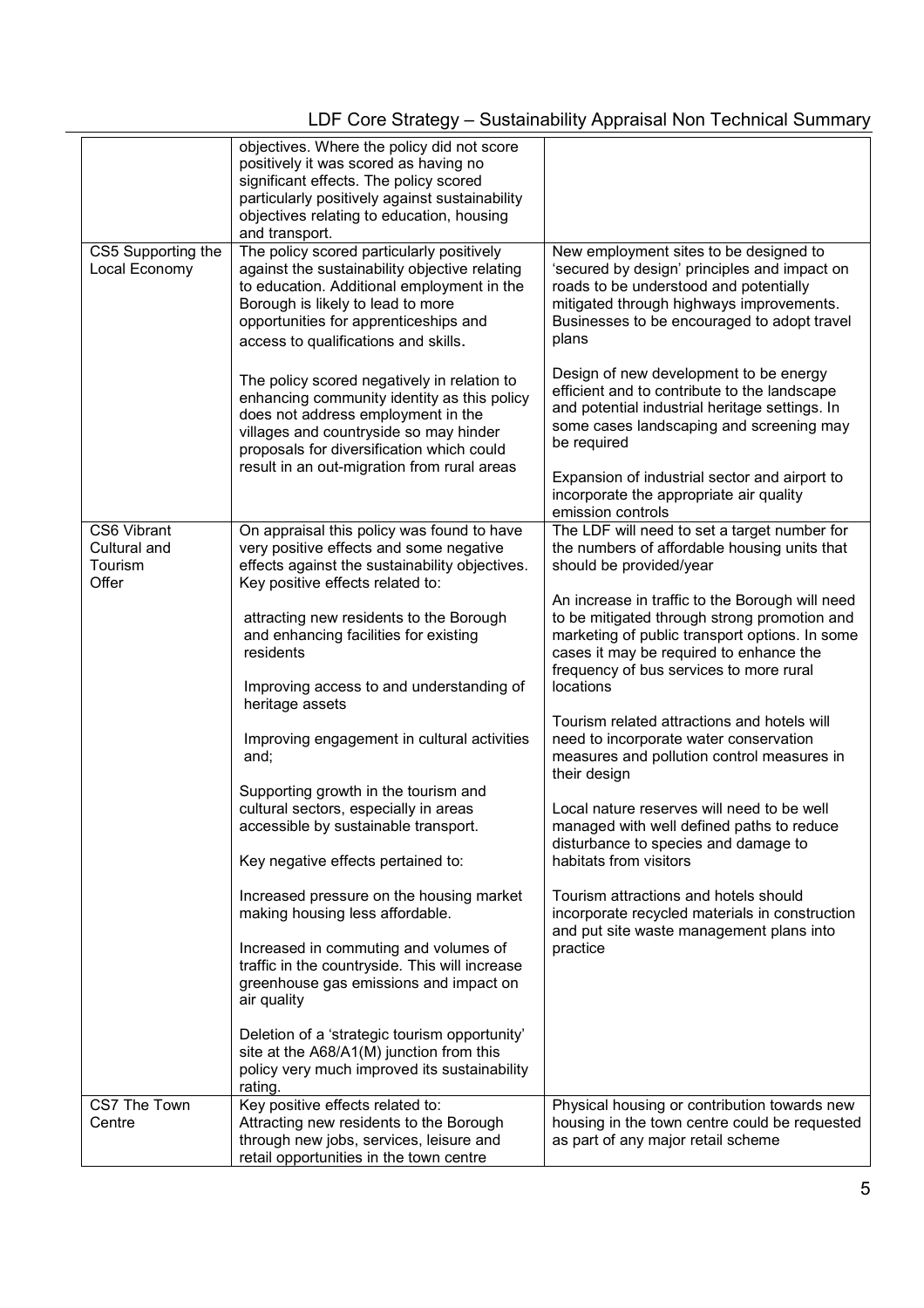|                                                                      | Providing for existing residents by making<br>the most of the town centre and address its<br>weaknesses ensuring that current<br>residents are better provided for.                                                                                                                                                                                                                                                                                                                                                      | Developers should be encouraged to set out<br>in their proposals what element of the<br>construction will be from reclaimed materials<br>and how any construction waste will be dealt<br>with                                                                                                                                     |
|----------------------------------------------------------------------|--------------------------------------------------------------------------------------------------------------------------------------------------------------------------------------------------------------------------------------------------------------------------------------------------------------------------------------------------------------------------------------------------------------------------------------------------------------------------------------------------------------------------|-----------------------------------------------------------------------------------------------------------------------------------------------------------------------------------------------------------------------------------------------------------------------------------------------------------------------------------|
|                                                                      | Promoting traffic reduction - Locating retail,<br>office, leisure, entertainment and other<br>main town centre uses within the town<br>centre will reduce the distance that the<br>majority of the Borough's population have<br>to travel to access these facilities. This<br>should help to encourage walking and<br>cycling modes. Furthermore the town is                                                                                                                                                             | New comparison and convenience retail<br>should be designed in accordance with the<br>Local Character and Distinctiveness policy<br>and the Achieving High Quality, Sustainable<br>Design Policy to ensure that retail will not<br>detract from but will aim to enhance the<br>qualities of the Town Centre Conservation<br>Area. |
|                                                                      | well served by public transport.<br>Effects that are dependent on how the<br>policy is implemented relate to:<br>Waste and minerals - Effect depends on<br>whether reclaimed materials will be used in<br>the construction of town centre and town<br>centre fringe development schemes and<br>whether existing buildings will be utilised in<br>new developments. Effect also depends on<br>whether new retailers in the town sign up to<br>trade waste recycling contracts which is<br>beyond the control of planning. | Developers will need to follow planning policy<br>in terms of a 'town centre first' approach.<br>However investment opportunities that are not<br>suitable for the town centre should not be<br>discouraged but should be directed towards<br>alternative sustainable locations                                                   |
|                                                                      | Economic growth - In the short to medium<br>term prioritising development in the town<br>centre location only could potentially<br>discourage some investors as town centre<br>sites may not allow their needs to be met                                                                                                                                                                                                                                                                                                 |                                                                                                                                                                                                                                                                                                                                   |
| CS8 Additional<br><b>Retail Provision</b>                            | On a whole this policy scored positively<br>against the sustainability objectives.<br>However, it was not possible in some<br>cases to determine the long term effects of<br>this policy as additional retail provision<br>beyond 2016 is not quantified                                                                                                                                                                                                                                                                 | Mitigation measures as for CS7                                                                                                                                                                                                                                                                                                    |
|                                                                      | Waste and minerals - Effect depends on<br>whether reclaimed materials will be used in<br>the construction of town centre and town<br>centre fringe development schemes and<br>whether existing buildings will be utilised in<br>new developments                                                                                                                                                                                                                                                                         |                                                                                                                                                                                                                                                                                                                                   |
|                                                                      | Development within or adjoining the town<br>centre is likely to fall within or adjoin the<br>Town Centre Conservation Area. When<br>making proposals developers should<br>ensure that they preserve and enhance the<br>setting of the Town Centre Conservation<br>Area                                                                                                                                                                                                                                                   |                                                                                                                                                                                                                                                                                                                                   |
| CS9 District and<br>Local Centres and<br>Local Shops and<br>Services | On appraisal this policy was found to have<br>either positive or no significant effects<br>against the sustainability objectives.<br>Particularly key positive effects related to:                                                                                                                                                                                                                                                                                                                                       | To maximise the positive effects of this policy<br>Darlington Borough Council will need to<br>ensure that appropriate litter and on street<br>recycling facilities are in place to minimise                                                                                                                                       |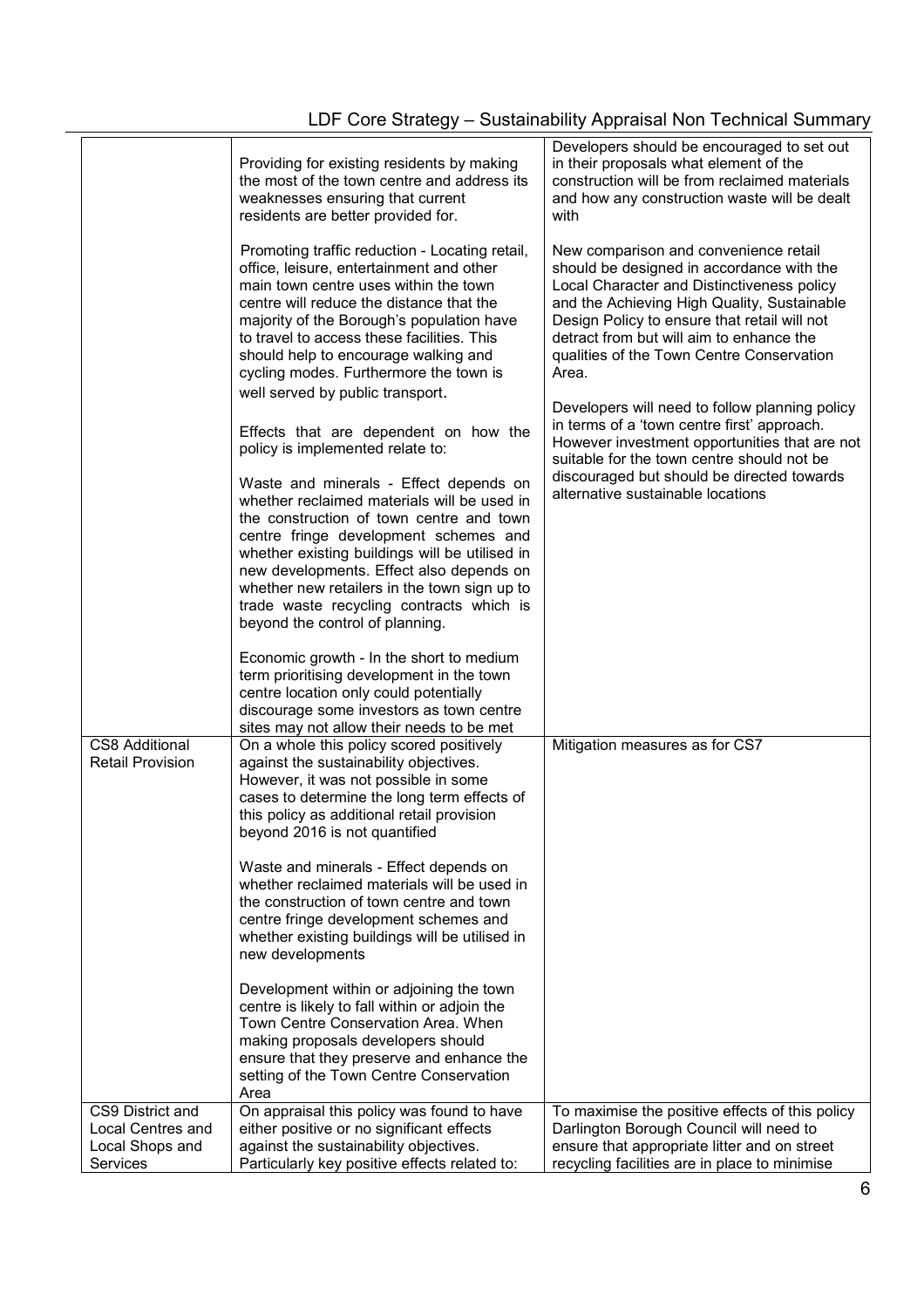| CS10 New Housing<br>Development      | Attracting and retaining existing residents -<br>Upgrading Cockerton's status to a district<br>centre and provision of additional local<br>centre's at West Park and Middleton St.<br>George will enable continued and possibly<br>enhanced provision of day-to day<br>amenities in these areas<br>Enhancing community identity- Retention<br>of local services is important to community<br>identity in neighbourhoods and villages.<br>Promoting traffic reduction - traffic<br>reduction will be promoted by;<br>safeguarding local centres; limiting the size<br>of retail in local centres so as not to<br>encourage out of town shopping; through<br>provision of individual shops and services<br>to address deficiencies<br>On the whole this policy scored positively<br>in relation to social and economic<br>objectives. However, negative effects and<br>potential for negative effects were<br>identified. The key positive effects related<br>to:<br>Provision of affordable housing<br>Attraction of new residents - due to the<br>transformation of the town centre fringe<br>and good location to existing facilities, local<br>shops, workplaces, services and the<br>strategic road network for the North<br>Western Urban Fringe and Eastern Urban<br>Fringe locations<br>The key negative effects related to:<br>Biodiversity and geodiversity -<br>One location is within an area of relatively<br>high biodiversity value and one other<br>location would result in the loss of urban<br>habitat to housing.<br>The potential for negative effects on a<br>range of factors if the main strategy should<br>fail to deliver and urban extensions be<br>allowed, as proposed as a 'back-up'. | litter in and around local centres and<br>individual shops<br>Where new housing will result in the<br>permanent or temporary damage of habitats,<br>directly or indirectly, on or off site, developers<br>should be required to contribute to a net<br>biodiversity gain in the Borough. This could<br>be achieved as follows:<br>- Site mitigation measures should be put in<br>place to protect protected species<br>- Create habits on site by encouraging soft<br>landscaping in design, green roofs etc<br>-New habitats should use local native species<br>and should be accompanied by a<br>management plan<br>- Ensure that any habitat/specie loss is<br>compensated for in the locality<br>- Create and improve the connectivity and<br>quality of wildlife corridors |
|--------------------------------------|-------------------------------------------------------------------------------------------------------------------------------------------------------------------------------------------------------------------------------------------------------------------------------------------------------------------------------------------------------------------------------------------------------------------------------------------------------------------------------------------------------------------------------------------------------------------------------------------------------------------------------------------------------------------------------------------------------------------------------------------------------------------------------------------------------------------------------------------------------------------------------------------------------------------------------------------------------------------------------------------------------------------------------------------------------------------------------------------------------------------------------------------------------------------------------------------------------------------------------------------------------------------------------------------------------------------------------------------------------------------------------------------------------------------------------------------------------------------------------------------------------------------------------------------------------------------------------------------------------------------------------------------------------------------------------------------------------------------|---------------------------------------------------------------------------------------------------------------------------------------------------------------------------------------------------------------------------------------------------------------------------------------------------------------------------------------------------------------------------------------------------------------------------------------------------------------------------------------------------------------------------------------------------------------------------------------------------------------------------------------------------------------------------------------------------------------------------------------------------------------------------------|
| CS11 Meeting<br><b>Housing Needs</b> | The key positive effects relate to:<br>Attraction and retention of residents<br>Provision of a mix of identified housing<br>types based on up to date evidence will<br>help to meet the needs of current residents<br>and will further help to attract new<br>residents to the Borough. The needs of an<br>ageing population are taken into account in<br>this policy through purpose built housing                                                                                                                                                                                                                                                                                                                                                                                                                                                                                                                                                                                                                                                                                                                                                                                                                                                                                                                                                                                                                                                                                                                                                                                                                                                                                                               | Biodiversity - measures as for CS10                                                                                                                                                                                                                                                                                                                                                                                                                                                                                                                                                                                                                                                                                                                                             |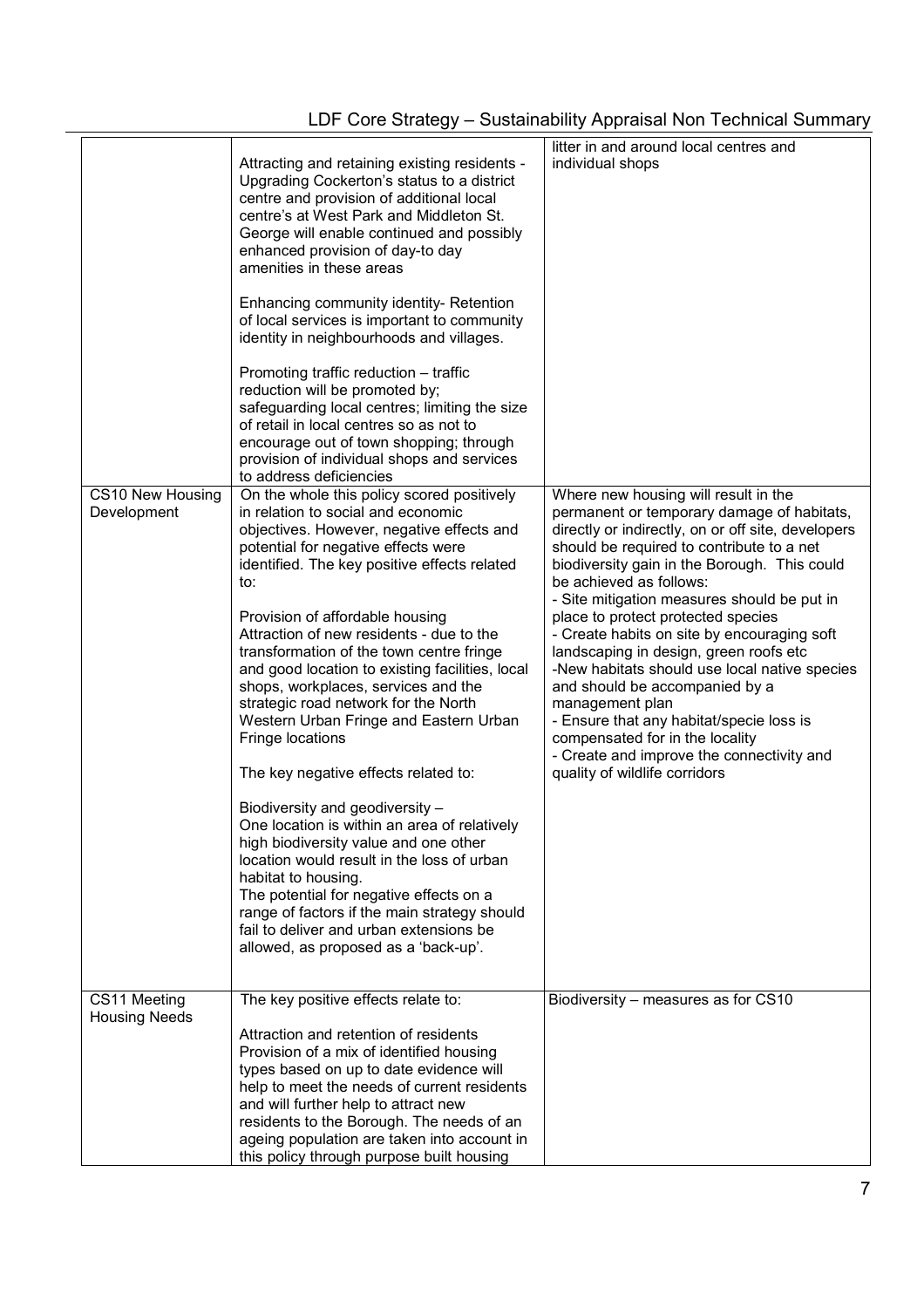|                                                      | and adaptable homes                                                                                                                                                                                                                                    |                                                                                                                                                                                                                                                                                                                                                 |
|------------------------------------------------------|--------------------------------------------------------------------------------------------------------------------------------------------------------------------------------------------------------------------------------------------------------|-------------------------------------------------------------------------------------------------------------------------------------------------------------------------------------------------------------------------------------------------------------------------------------------------------------------------------------------------|
|                                                      | Provision of affordable housing - Sets out<br>ambitious targets based on level of need                                                                                                                                                                 |                                                                                                                                                                                                                                                                                                                                                 |
|                                                      | Economic growth - Providing housing<br>attractive to people coming to live and work<br>in the Borough will help to support the<br>Borough's economy both in terms of day to<br>day local spending and from input of skills<br>to key economic sectors. |                                                                                                                                                                                                                                                                                                                                                 |
|                                                      | Potential for negative effects depending on<br>policy implementation pertain to:<br>Water quality and capacity of water supply<br>and sewage systems                                                                                                   |                                                                                                                                                                                                                                                                                                                                                 |
|                                                      | Direct and indirect loss of biodiversity<br>through habitat removal and increased<br>disturbance                                                                                                                                                       |                                                                                                                                                                                                                                                                                                                                                 |
| CS12 Existing<br>Housing                             | This policy should have long-term positive<br>effects on several social indicators such as<br>health, community safety and quality<br>housing provision.                                                                                               | Communities will need to be involved in<br>decision making about how their<br>neighbourhood's should be re-developed                                                                                                                                                                                                                            |
|                                                      | However, SA identified the following short<br>and medium term negative effects:                                                                                                                                                                        | Crime - it will be necessary to ensure that<br>plans for demolition are released at the<br>appropriate time and that a good partnership<br>between the Council, police and communities                                                                                                                                                          |
|                                                      | Decline in sense of community identity,<br>particularly if communities are not engaged<br>in local decisions as to where demolition<br>takes place                                                                                                     | affected is formed<br>Adaptation of old housing to be sensitive to<br>historic features to prevent their loss.                                                                                                                                                                                                                                  |
|                                                      | Process of demolition will increase housing<br>vacancy rates which could have a knock<br>on effect on crime and anti-social<br>behaviour                                                                                                               |                                                                                                                                                                                                                                                                                                                                                 |
|                                                      | In the short term the effects of select<br>demolition could have a negative effect on<br>the character and landscape of a<br>neighbourhood.                                                                                                            |                                                                                                                                                                                                                                                                                                                                                 |
|                                                      | These potential negative effects were<br>much reduced, but not eliminated, by<br>changes to the policy tightening the<br>conditions in which demolition and<br>redevelopment would be allowed.                                                         |                                                                                                                                                                                                                                                                                                                                                 |
| <b>CS13</b><br>Accommodating<br>Travelling<br>Groups | Where this policy was found to have an<br>effect against the sustainability objectives<br>this effect was very largely positive.<br>However, some negative effects were<br>identified through the SA process and<br>these relate to:                   | To mitigate for potential short tem negative<br>effects caused by the extension of existing<br>sites or provision of new sites, both residents<br>and travelling groups will need to be consulted<br>and well informed about the proposals. Any<br>issues arising from the proposals can be aired<br>and discussed thoroughly in order to allay |
|                                                      | Extension of existing sites and allocation of<br>additional sites in the short term may cause<br>unrest amongst residents, despite                                                                                                                     | concerns or misunderstandings.<br>The Planning Department will need to work                                                                                                                                                                                                                                                                     |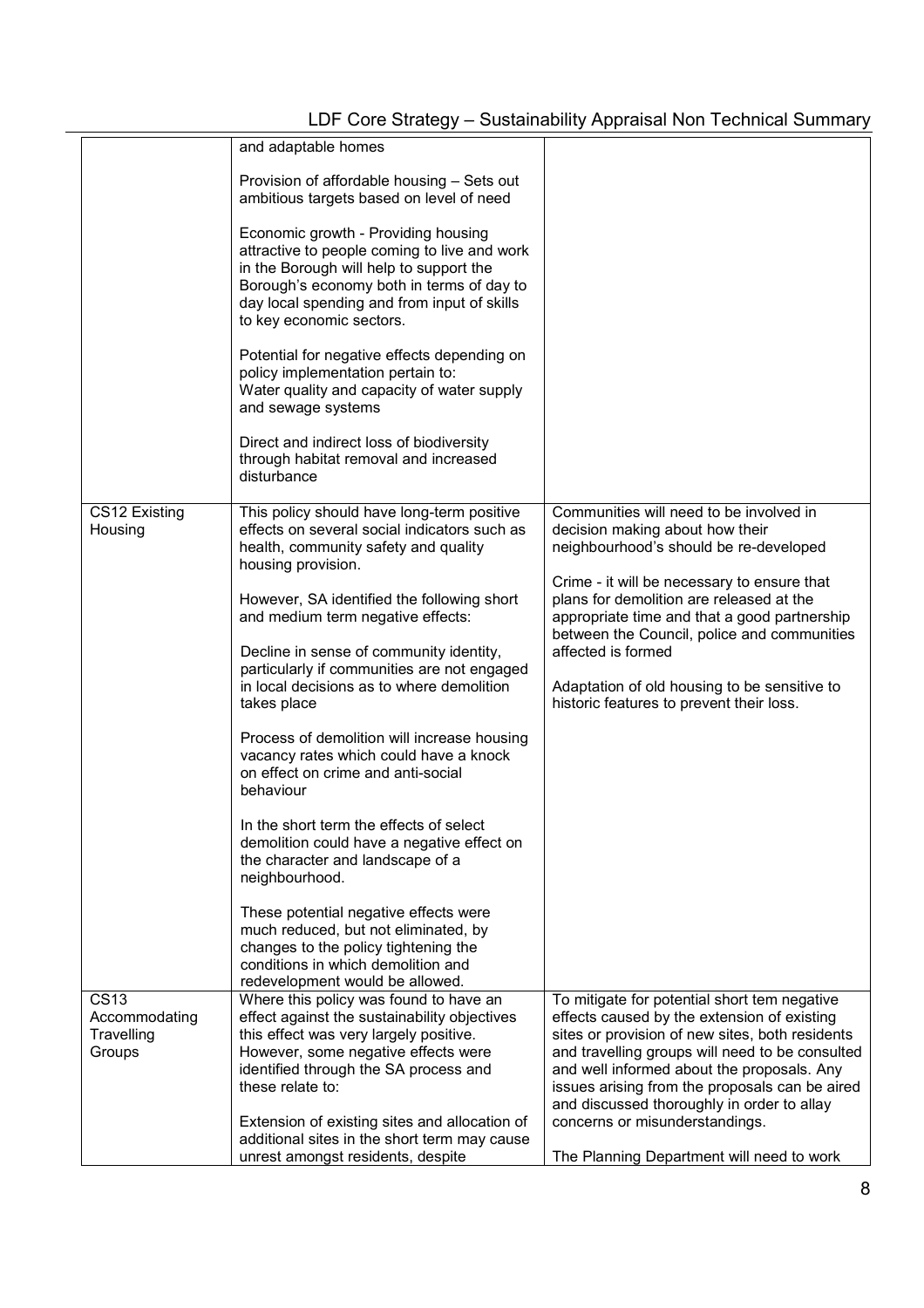|                                                                                       | requirements for sites not to unacceptably<br>impact on existing residential amenity<br>An increase in numbers of<br>gypsies/travellers in the Borough will<br>increase demand on utilities.                                                                                                                                                                                                                                                                                                                                                                                             | closely with the Environment Department to<br>ensure that additional sites can be provided<br>with waste and recycling facilities including all<br>relevant communications about the service.                                                                                                                                                                             |
|---------------------------------------------------------------------------------------|------------------------------------------------------------------------------------------------------------------------------------------------------------------------------------------------------------------------------------------------------------------------------------------------------------------------------------------------------------------------------------------------------------------------------------------------------------------------------------------------------------------------------------------------------------------------------------------|---------------------------------------------------------------------------------------------------------------------------------------------------------------------------------------------------------------------------------------------------------------------------------------------------------------------------------------------------------------------------|
| CS14 Local<br>Character and<br><b>Distinctiveness</b>                                 | On appraisal this policy scored positively<br>with the majority of sustainability<br>objectives. Key positive effects related to<br>enhancing community identity and<br>preserving and enhancing the Borough's<br>historic environment, landscape character<br>and settlements. Only one objective could<br>have positive or negative effects depending<br>on implementation and this relates to<br>reducing greenhouse gas emissions<br>through energy efficiency measures and<br>renewable energy schemes, some of which<br>could have a negative impact on landscape<br>or townscape. | Where conflicts arise these should be<br>mitigated through other application of energy<br>efficiency standards <i>i.e.</i> increase insulation.                                                                                                                                                                                                                           |
| CS15 Biodiversity<br>and Geodiversity                                                 | On appraisal, this policy scored positively<br>against all sustainability objectives with the<br>exception of those pertaining to housing<br>and economic growth which could have<br>positive or negative effects depending on<br>implementation.<br>Developers may wish to pass on the cost<br>of incorporating biodiversity into new<br>housing onto the house buyer making<br>homes in the Borough less affordable.<br>Protection of biodiversity could also<br>constrain the location of new economic<br>developments required to support<br>economic growth                         | Developers to observe targets set for<br>affordable housing and pre-application and<br>planning application discussions should be<br>positively encouraged.<br>Developers will be required to submit an<br>Ecological Masterplan and management plan<br>which will show how the developers could put<br>measures in place to maintain and enhance<br>biodiversity on site |
| CS16 Protecting<br>Environmental<br>Resources, Human<br><b>Health and Safety</b>      | On appraisal this policy scored positively<br>against all sustainability objectives                                                                                                                                                                                                                                                                                                                                                                                                                                                                                                      | No changes or mitigation measures<br>are recommended                                                                                                                                                                                                                                                                                                                      |
| CS17 Delivering a<br>Multifunctional<br>Green<br>Infrastructure<br><b>Network</b>     | On appraisal this policy scored positively<br>against the majority of sustainability<br>indicators. However, for positive effects to<br>be long lasting it is essential that green<br>infrastructure is maintained and properly<br>managed according to its purpose                                                                                                                                                                                                                                                                                                                      | No mitigation measures are recommended                                                                                                                                                                                                                                                                                                                                    |
| CS18 Promoting<br>Quality, Accessible<br>Sport and<br>Recreation<br><b>Facilities</b> | On appraisal this policy was found to have<br>a mixture of positive effects and no<br>significant effects (given the specific nature<br>of the policy) against the sustainability<br>objectives. The key positive effects relate<br>to positive impacts on health and wellbeing<br>due to enhanced quality, access to and<br>provision of sport facilities. This policy will<br>also go some way to addressing health<br>inequalities in the Borough which is a<br>significant issue.                                                                                                    | No changes or mitigation measures<br>are recommended                                                                                                                                                                                                                                                                                                                      |
| CS19 Improving<br>Transport                                                           | Key positive effects pertain to:                                                                                                                                                                                                                                                                                                                                                                                                                                                                                                                                                         | No changes or mitigation measures<br>are recommended                                                                                                                                                                                                                                                                                                                      |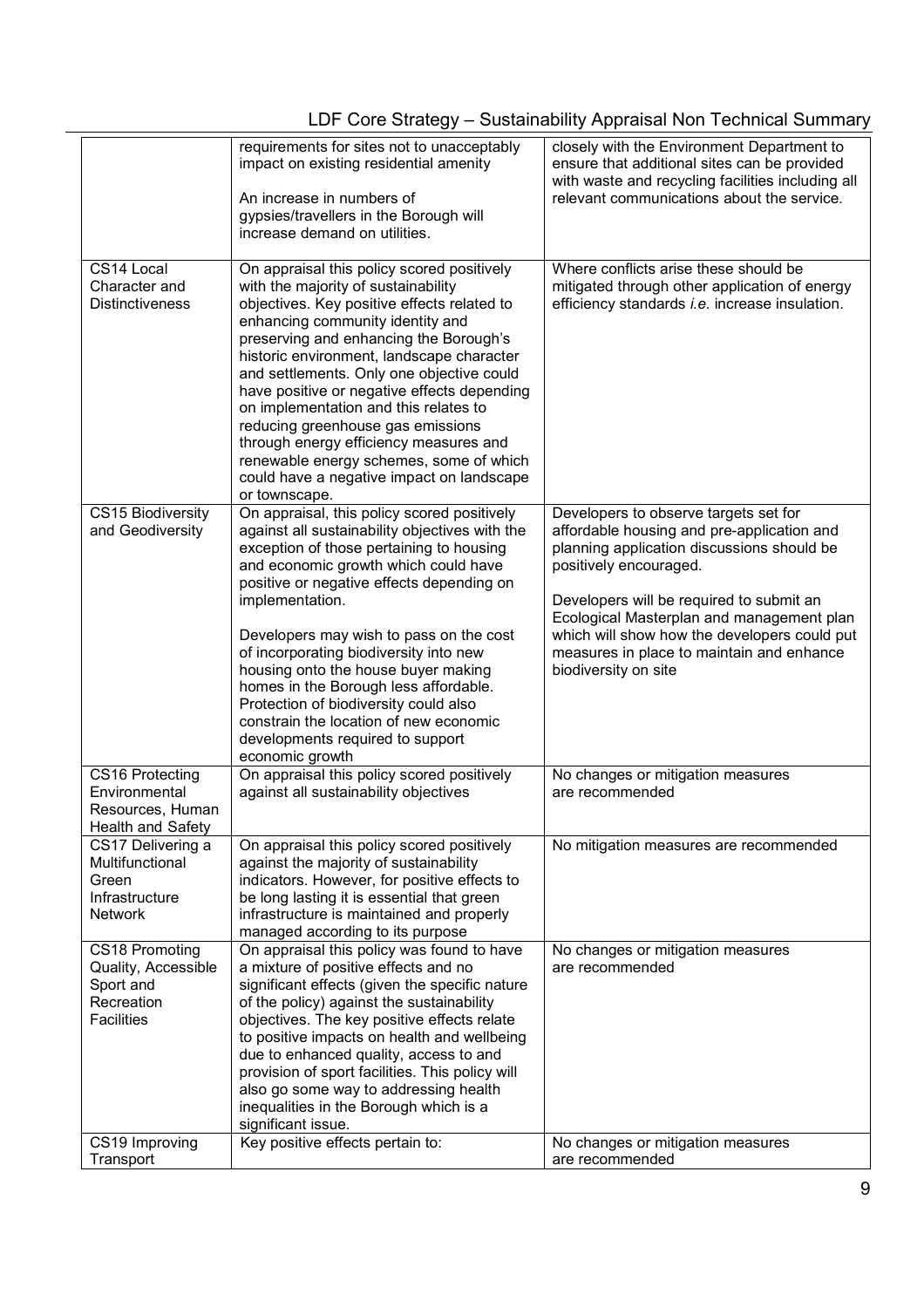| Infrastructure and<br>Creating a<br>Sustainable<br><b>Transport Network</b> | Attracting and retaining residents -<br>Reducing congestion, improving integration<br>of modes and improving access to services<br>and facilities by walking cycling and public<br>transport will make the Borough a very<br>attractive place for people to live in terms<br>of the Borough's ease of internal travel and<br>access to other parts of the region.<br>Improving accessibility to health and<br>leisure services will be particularly key for<br>an ageing population |  |
|-----------------------------------------------------------------------------|-------------------------------------------------------------------------------------------------------------------------------------------------------------------------------------------------------------------------------------------------------------------------------------------------------------------------------------------------------------------------------------------------------------------------------------------------------------------------------------|--|
|                                                                             | Improving health and wellbeing - Improving<br>public rights of way, cycle ways and<br>general accessibility to employment,<br>education, health, recreation, leisure and<br>shopping facilities by walking and cycling.<br>Further improvements to air quality as a<br>result of a potential reduction in car use will<br>help to reduce the cause of respiratory<br>problems.                                                                                                      |  |
|                                                                             | Economic growth - The policy will help to<br>support Darlington's accessibility by rail<br>and road which will contribute to improving<br>existing resilience of business and will help<br>to attract new business to the Borough,<br>particularly those who are reliant on good<br>transport networks and connections to the<br>rest of the region                                                                                                                                 |  |
|                                                                             | The policy also whilst it recognises the<br>need to reduce the contribution of transport<br>to climate change does not consider what<br>measures to put in place to ensure that<br>infrastructure can withstand impacts of<br>severe weather events, flooding of roads<br>and structural damage to bridges etc.                                                                                                                                                                     |  |